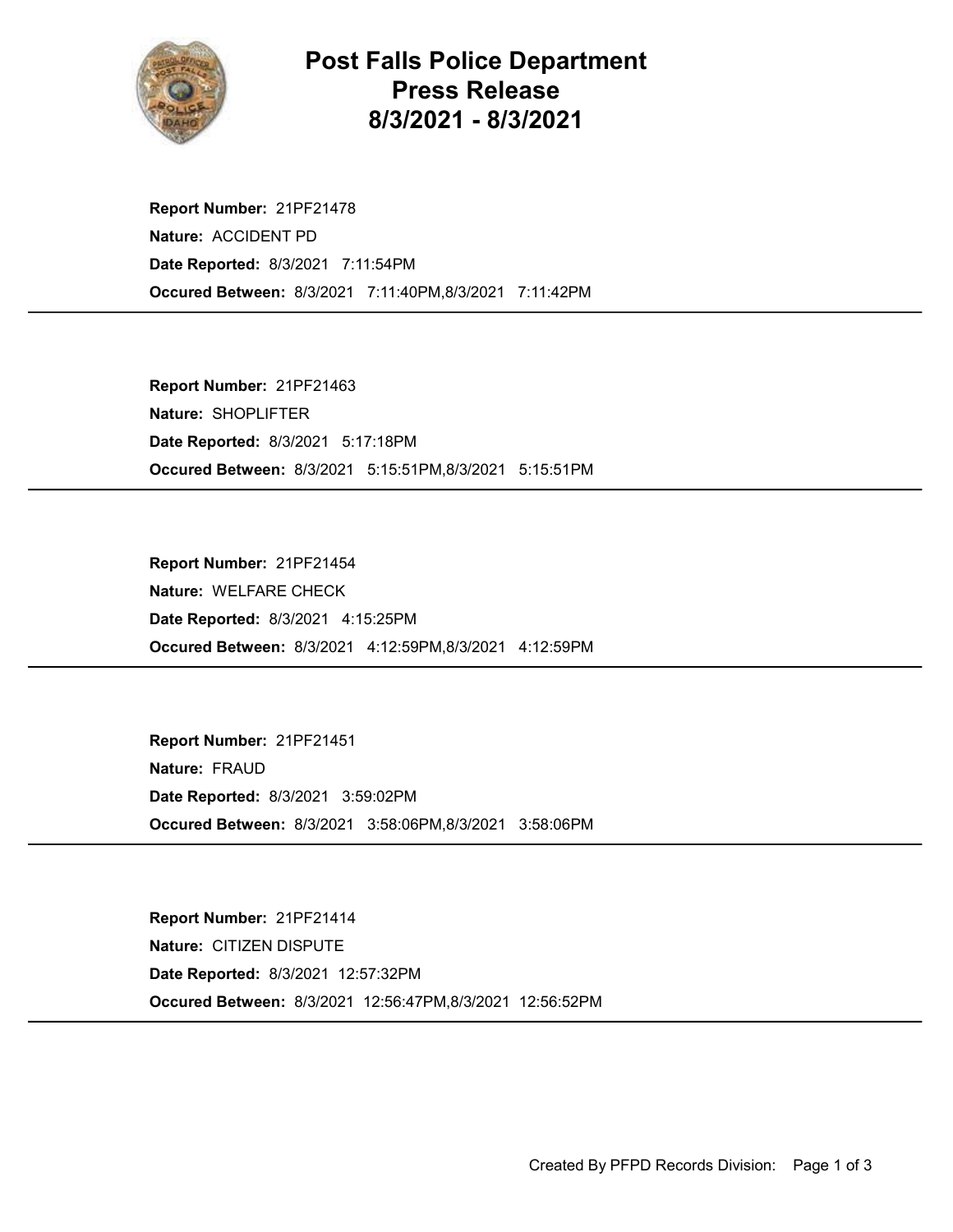Occured Between: 8/3/2021 10:52:37AM,8/3/2021 10:52:37AM Report Number: 21PF21396 Nature: MAL INJURY Date Reported: 8/3/2021 10:54:13AM

Occured Between: 8/11/2020 12:00:00AM,8/11/2020 7:18:25PM Report Number: 21PF21387 Nature: BATTERY Date Reported: 8/3/2021 9:42:41AM

Occured Between: 8/3/2021 9:00:49AM,8/3/2021 9:00:49AM Report Number: 21PF21382 Nature: MAL INJURY Date Reported: 8/3/2021 9:02:57AM

Occured Between: 8/1/2021 9:00:00PM,8/1/2021 9:00:00PM Report Number: 21PF21379 Nature: FOUND PROPERTY Date Reported: 8/3/2021 7:38:40AM

Occured Between: 8/3/2021 7:21:06AM,8/3/2021 7:21:06AM Report Number: 21PF21378 Nature: AGENCY ASSIST Date Reported: 8/3/2021 7:21:52AM

Occured Between: 8/2/2021 10:30:00PM,8/2/2021 6:30:00AM Report Number: 21PF21377 Nature: MAL INJURY Date Reported: 8/3/2021 7:09:55AM